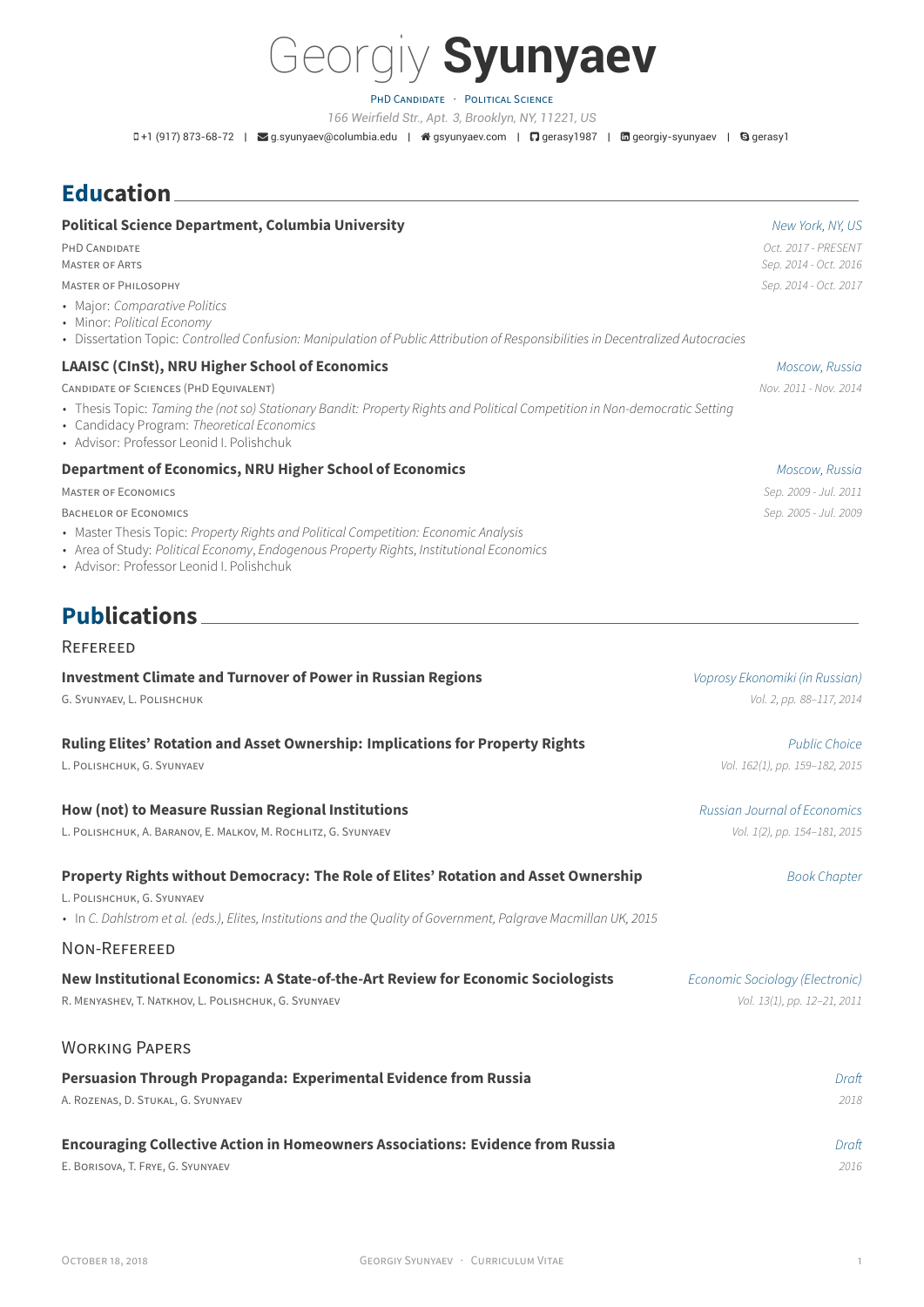#### WORK IN PROGRESS

| <b>Federalism and Ideology</b>                                                                                                                                    | Project         |
|-------------------------------------------------------------------------------------------------------------------------------------------------------------------|-----------------|
| M. TING, A. WILKE, G. SYUNYAEV                                                                                                                                    | 2018            |
| <b>Blame-Shifting in Autocracies</b>                                                                                                                              | Project         |
| G. SYUNYAEV                                                                                                                                                       | 2018            |
| <b>Controlled Confusion: An Experiment on Manipulation of Public Attribution of</b><br><b>Responsibilities in Decentralized Autocracies</b><br><b>G. SYUNYAEV</b> | Project<br>2018 |
| An Exact, Distribution-Free Method for Addressing Attrition Bias in Randomized<br><b>Experiments</b><br>T. LEAVITT, G. SYUNYAEV                                   | Project<br>2017 |
| The Effects of Internet Access on Political Opinions and Behavior                                                                                                 | Project         |
| A. WILKE, T. LEAVITT, G. SYUNYAEV                                                                                                                                 | 2017            |

## **Skills**

| <b>Substantive</b> | Comparative Politics, Political Economy, Institutional Economics, Authoritarian Regimes                                 |
|--------------------|-------------------------------------------------------------------------------------------------------------------------|
| <b>Methodology</b> | Formal Political Economy, Experimental Research, Bayesian Statistics, Causal Inferece, Reproducible Research            |
| <b>Mathematics</b> | Game Theory, Graph Theory, Stochastic Calculus, Networks, Differential Equations, Mathematical Analysis                 |
| <b>Software</b>    | [R] (advanced), Stata SE/ME (advanced), MATLAB (intermediary), Mathematica (intermediary), RStan (intermediary), Python |
|                    | (basic), Julia (basic), EFX (advanced), R Markdown (advanced), MS Office                                                |
| Languages          | Russian (native), English (fluent), German (basic)                                                                      |

## **Software Development**

| beninrep      | [R] package for the replication of Benin study from Metaketa Initiative.                                |
|---------------|---------------------------------------------------------------------------------------------------------|
| replication   | [R] package which provides set of functions for declaration and summary of research replication.        |
| DeclareDesign | [R] package to aid researchers in characterizing and diagnosing research designs (Blair et al. 2016).   |
|               | (Research Assistant during Summer 2016)                                                                 |
| <b>BIQQ</b>   | [R] package for Bayesian Integration of Qualitative and Quantitative Research (Humphreys, Jacobs 2015). |
|               | (Research Assistant during Fall 2016)                                                                   |

# **Experience**

| Laboratory for Applied Analysis of Institutions and Social Capital, NRU HSE                                                                                                                                    | Moscow, Russia        |
|----------------------------------------------------------------------------------------------------------------------------------------------------------------------------------------------------------------|-----------------------|
| <b>RESEARCH FELLOW</b>                                                                                                                                                                                         | Jul. 2013 - Aug. 2014 |
| • Project: Property Rights Protection and Turnover of Ruling Elites: Cross-country and Russian Regional Study<br>• Supervisor: Professor Leonid Polishchuk<br>• Affiliations: Center for Institutional Studies |                       |
| Harriman Institute for Russian, Eurasian, and East European Studies, CU                                                                                                                                        | New York, NY, US      |
| <b>VISITING SCHOLAR</b>                                                                                                                                                                                        | Jan. 2013 - Jun. 2013 |
| • Project: Property Rights Protection and Turnover of Ruling Elites: Russian Regional Study<br>• Supervisor: Professor Timothy Frye                                                                            |                       |
| <b>Development Research Group, The World Bank</b>                                                                                                                                                              | Washington, DC, US    |
| <b>VISITING EXPERT</b>                                                                                                                                                                                         | Jun. 2013 - Jun. 2013 |

- Project: Pro[perty Rights Protection](http://www.columbia.edu/~tmf2/) and Turnover of Ruling Elites: Cross-country Study
- Supervisor: Philip Keefer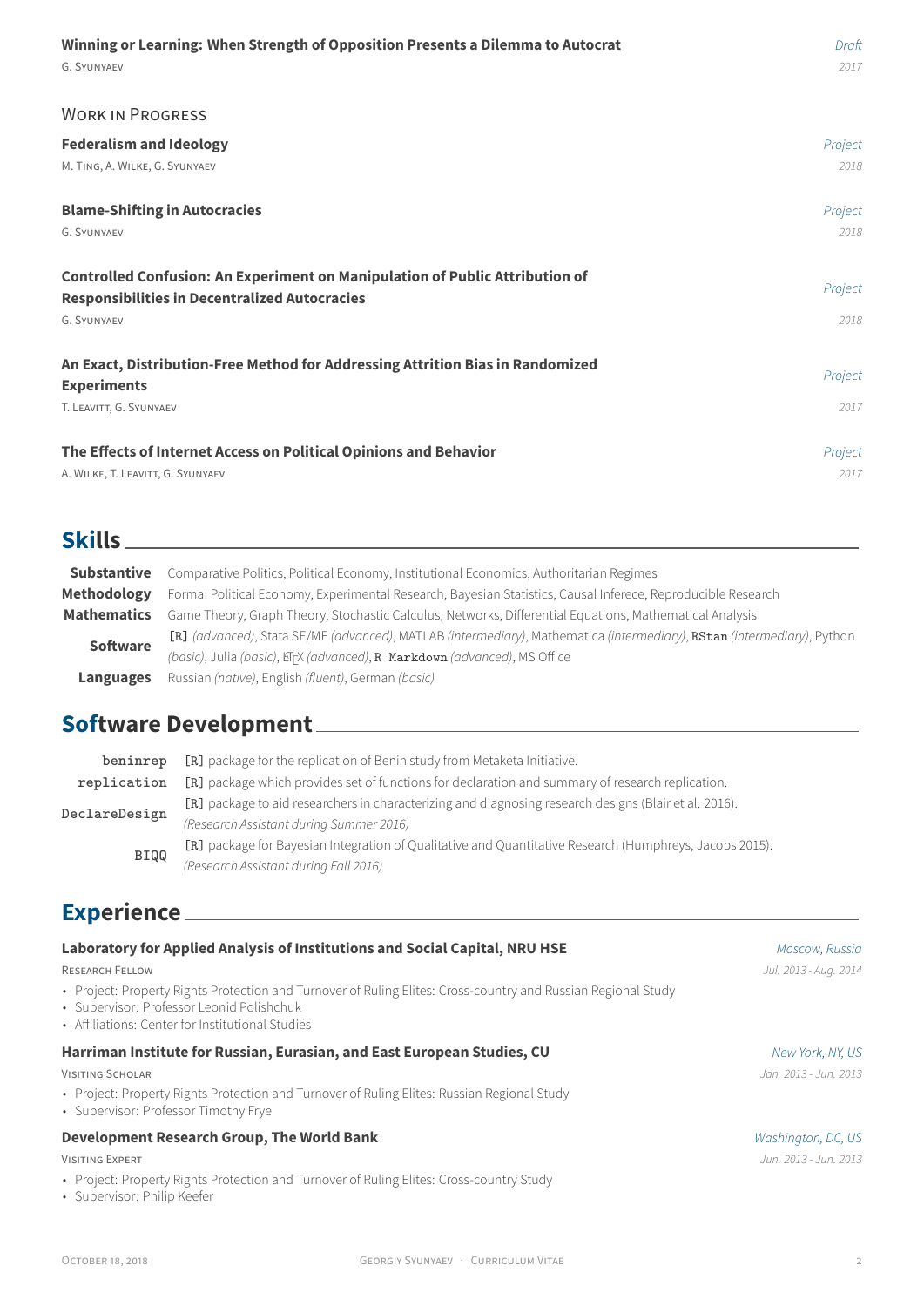- Project: Property Rights Protection and Turnover of Ruling Elites: Cross-country Study
- Supervisor: Professor Leonid Polishchuk

#### **[Laboratory for Applied Analysis of Institutions and Social Capital,](http://isc.hse.ru/about_eng) [NRU HSE](http://www.hse.ru/en/)** *Moscow, Russia*

RESEARCH ASSISTANT *Jul. 2010 - Jun. 2012*

- Project: Pro[perty Rights Protection and T](http://www.hse.ru/en/org/persons/65104)urnover of Ruling Elites: Cross-country and Russian Regional Study
- Supervisor: Professor Leonid Polishchuk

## **Grants & Awards**

|                                                                            | 2018-2019 Dissertation Fellowship, Graduate School of Arts and Sciences, Columbia University | Cambridge, MA  |
|----------------------------------------------------------------------------|----------------------------------------------------------------------------------------------|----------------|
| 2017-2018 Research Transparency and Reproducibility Fellowship, J-PAL, MIT |                                                                                              | Cambridge, MA  |
| 2017                                                                       | Governance Initiative Travel Grant (with Anna Wilke and Thomas Leavitt), J-PAL, MIT          | Cambridge, MA  |
| 2017                                                                       | <b>Dissertation Development Grant, Department of Political Science, Columbia University</b>  | New York, NY   |
|                                                                            | 2016,2017 Travel Grant, Department of Political Science, Columbia University                 | New York, NY   |
| 2014                                                                       | <b>Dean's Fellowship, Graduate School of Arts and Sciences, Columbia University</b>          | New York, NY   |
| 2013                                                                       | <b>Research Grant of the Department of Economics, NRU HSE</b>                                | Moscow, Russia |
| 2011                                                                       | Research Grant of the Department of Economics (with Leonid Polishchuk), NRU HSE              | Moscow, Russia |
|                                                                            | 2010-2014 Travel Grants of NRU HSE for Participation in 5 Academic Conferences, NRU HSE      | Moscow, Russia |

## **Teaching**

| <b>Chinese Foreign Policy</b><br>DEPARTMENT OF POLITICAL SCIENCE, COLUMBIA UNIVERSITY<br>• Instructor: Professor Andrew J. Nathan<br>• Responsible for 2 1-hour sections per week<br>• Graded 4 written assignments for 40 students<br><b>Design and Analysis of Sample Surveys</b><br>DEPARTMENT OF POLITICAL SCIENCE, COLUMBIA UNIVERSITY | New York, NY, US<br>Spring 2017<br>New York, NY, US<br>Spring 2016 |
|---------------------------------------------------------------------------------------------------------------------------------------------------------------------------------------------------------------------------------------------------------------------------------------------------------------------------------------------|--------------------------------------------------------------------|
| • Instructor: Professor Andrew Gelman<br>• Responsible for 2-hour bi-weekly sections<br>• Graded 40 homeworks per week                                                                                                                                                                                                                      |                                                                    |
| <b>Economics of Reform</b>                                                                                                                                                                                                                                                                                                                  | Moscow, Russia                                                     |
| FACULTY OF ECONOMIC SCIENCES, NRU HSE<br>• Instructor: Professor Leonid I. Polishchuk<br>• Course taught to last year bachelor or master degree students<br>• Responsible for 2-hour seminar on Endogenous Constitutional Design<br>• Graded over 40 exams and class assignments                                                            | Fall 2011, Fall 2013                                               |
| <b>Institutional Economics I</b>                                                                                                                                                                                                                                                                                                            | Moscow, Russia                                                     |
| FACULTY OF ECONOMIC SCIENCES, NRU HSE<br>• Instructor: Professor Maria M. Yudkevich<br>• Course taught to 3rd year bachelor degree students<br>• Responsible for three 1-hour seminars each week<br>• Graded over 100 exams and class assignments<br>• Supervised over 10 course papers<br>• Authored several exam tasks                    | Spring 2012                                                        |
| <b>New Political Economy</b>                                                                                                                                                                                                                                                                                                                | Moscow, Russia                                                     |
| FACULTY OF ECONOMIC SCIENCES, NRU HSE<br>• Instructor: Professor Leonid I. Polishchuk<br>• Course taught to the last year bachelor or master degree students<br>• Responsible for one 2-hour seminar each week<br>• Graded over 50 exam and class assignment papers                                                                         | Fall 2012                                                          |
| <b>Conferences</b>                                                                                                                                                                                                                                                                                                                          |                                                                    |